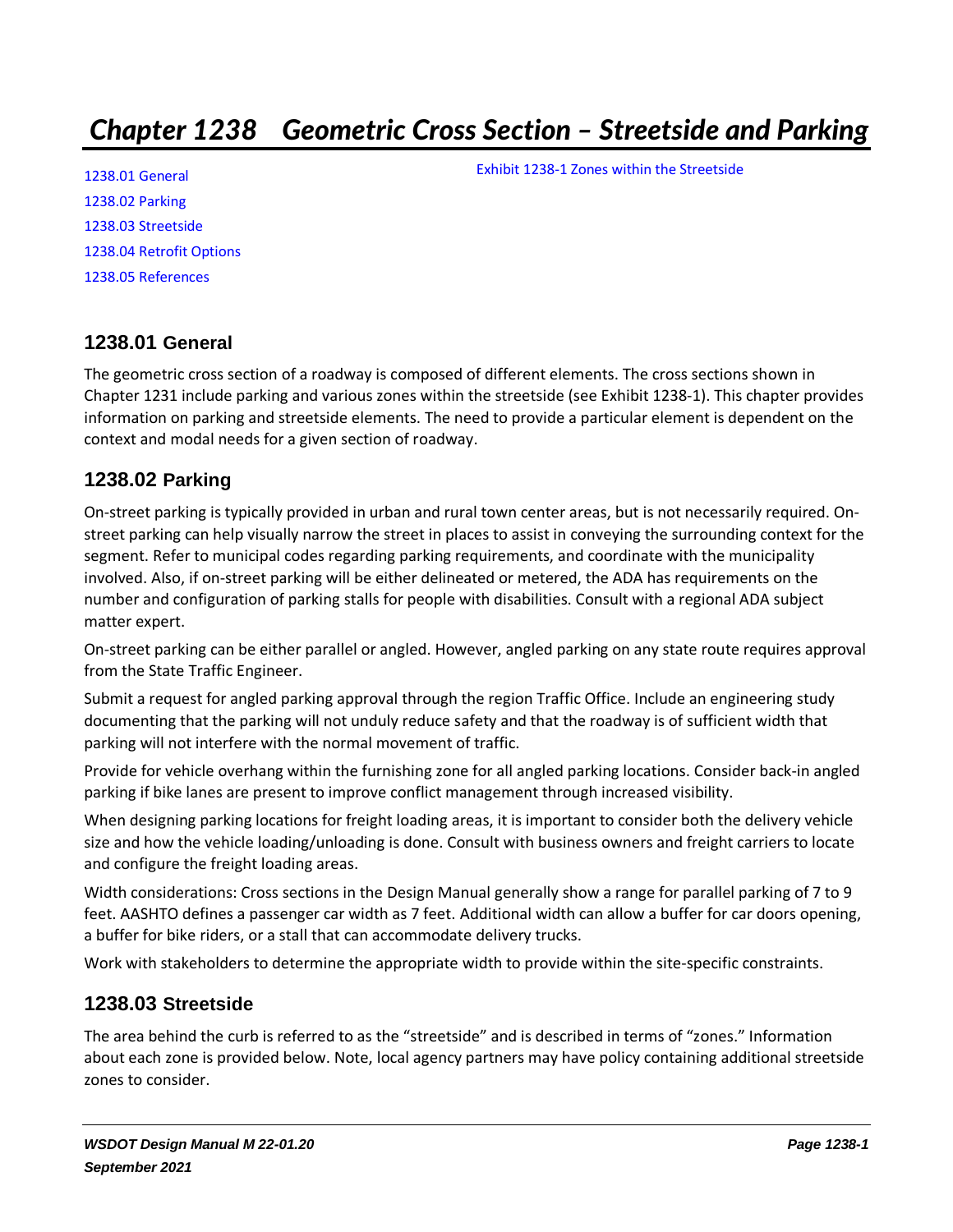WSDOT uses the following terminology to describe the zones found within the streetside:

- Frontage Zone
- Pedestrian Zone
- Furnishing Zone

#### <span id="page-1-0"></span>**Exhibit 1238-1 Zones within the Streetside**



The streetside is the interface between pedestrians and land use. A robust streetside can serve as both a pedestrian thoroughfare and a destination, which is desirable in many urban core and main street contexts to help promote economic vitality. The streetside can also reinforce the target speed. The pedestrian zone will always be present in streetside design, but other zones are optional and dependent on the modal and contextual needs and desired balance of performance needs within the available right of way.

The Americans with Disabilities Act (ADA) requires specific design element dimensions for streetside elements, depending on the configuration. In general, the pedestrian zone and frontage zone will always be part of the pedestrian circulation path (PCP). The furnishing zone may or may not be part of the PCP, depending on how it is designed. See Chapter 1510 for detailed accessibility criteria and design guidance for pedestrian facilities.

### *1238.03(1) Frontage Zone*

The frontage zone serves the retail functions, and is the portion of the sidewalk that provides the connection to the building. The frontage zone includes the building, the façade, and the space immediately adjacent to the building. The primary purpose is access to retail space without interfering with the required pedestrian access route (PAR) within the pedestrian zone. The frontage zone may also provide space for sidewalk cafes, temporary retail product displays, advertisements, and/or outdoor seating for customers. If there is no retail or residential access need adjacent to the streetside, a frontage zone may not be necessary.

Width considerations: Cross sections in Design Manual generally show a range for the frontage zone width of 2 to 12 feet.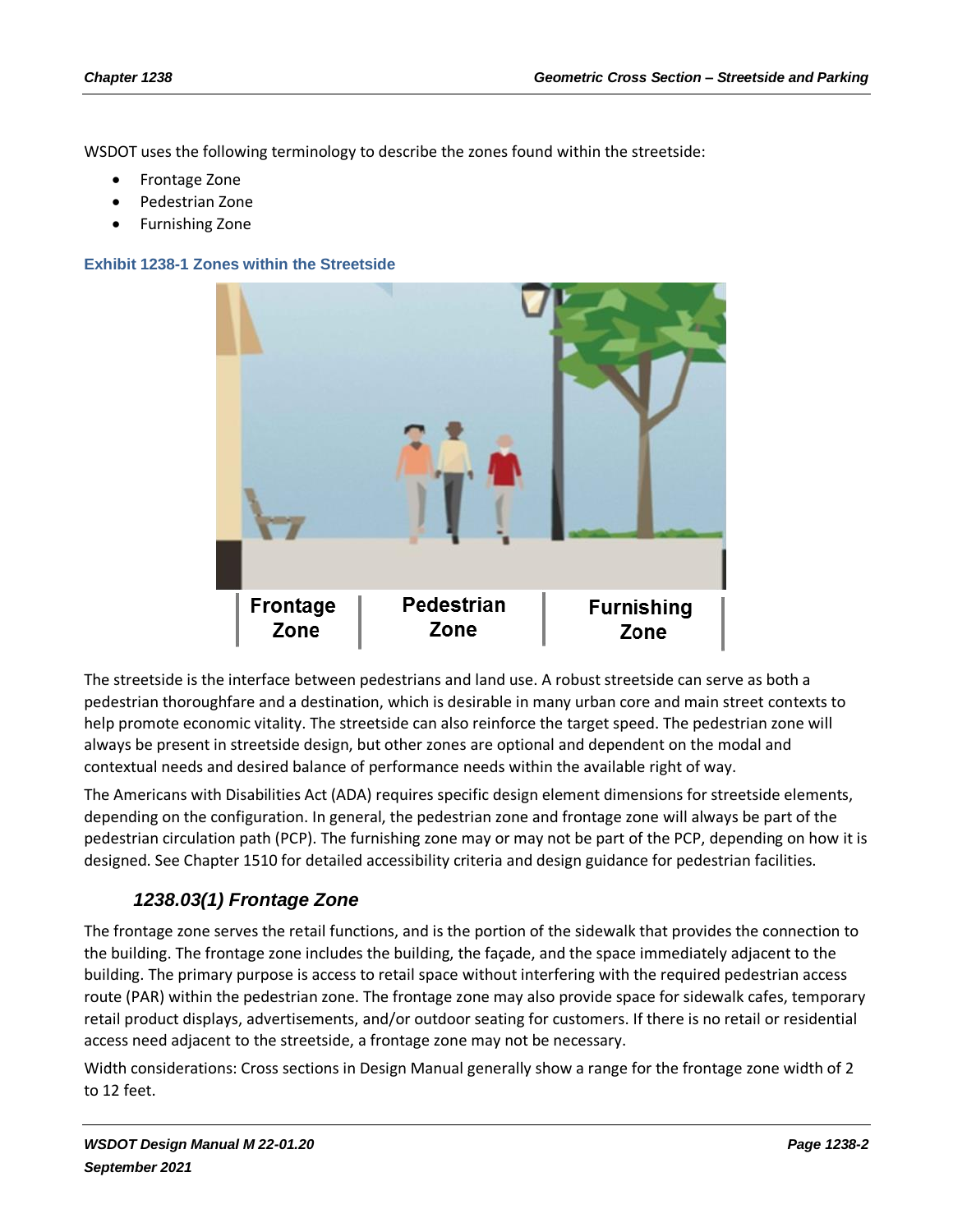Narrow, 2-ft frontage zones provide for a clear area where protruding objects from the building can be located without compromising the pedestrian access route. Two feet also provides an offset from the building and minimal space for entering/exiting the building.

Wider frontage zones, such as 12-ft can provide width for a variety of possible elements, such as sidewalk café dining with tables and chairs along the building. If a frontage zone is to be provided, work with stakeholders to determine the appropriate width to provide within the site-specific constraints.

### *1238.03(2) Pedestrian Zone*

The pedestrian zone is the space available to accommodate pedestrian travel that will:

- Create interconnectivity between different land uses
- Provide for the transfer between modes
- Separate pedestrians from vehicular traffic
- Support walking as a transportation mode

The pedestrian zone is located within the Pedestrian Circulation Path and includes the Pedestrian Access Route (PAR) needed to meet ADA accessibility criteria (see Chapter 1510). The pedestrian zone may be considerably wider than the PAR.

A generous pedestrian zone width promotes the mobility and accessibility typically anticipated within some urban and suburban contexts.

Consider wider pedestrian zones when the following are present:

- Transit facilities and passenger shelters
- Access routes to businesses
- School walking routes
- Other high pedestrian activity generators

Width considerations: The minimum pedestrian zone width of 5 feet corresponds to WSDOT's minimum sidewalk width (see Chapter 1510). Other considerations when choosing a pedestrian zone width include:

- In many downtown environments, the focus is on multimodal transportation and, in particular, pedestrian accessibility and use. Wider streetside zones promote a greater sense of safety, and can provide a comfortable and inviting area that can attract pedestrians.
- In urban/downtown environments where store fronts/businesses are located, a larger width is recommended. Consider providing wider sidewalks to increase pedestrian comfort levels and to promote walking.
- In places with higher pedestrian volumes, a 10 foot width allows for pedestrians walking side-by-side or in groups to pass others comfortably without changing directions or walking speed.
- A 10 foot width provides sufficient width for a wheelchair user to turn around and to pass another wheelchair user (5 foot width is typically adequate to perform these maneuvers).
- The minimum sidewalk width of 5 feet is appropriate in low pedestrian volume areas, such as where there are few stores abutting the street or in residential neighborhoods.

Work with stakeholders to determine the appropriate width to provide within site-specific constraints.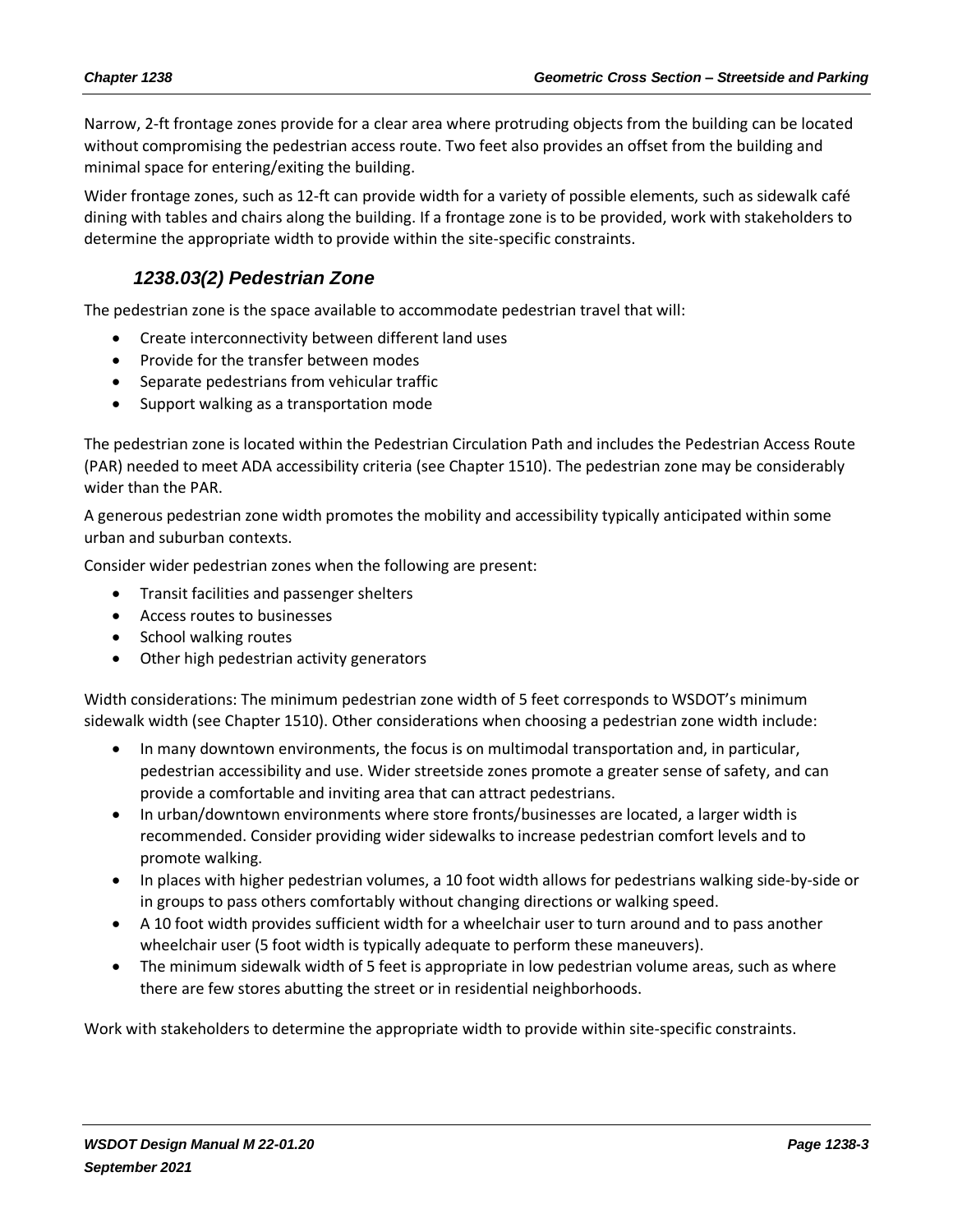### *1238.03(3) Furnishing Zone*

The furnishing zone is the key buffer component between the active pedestrian walking area (pedestrian zone) and the roadway. The furnishing zone provides area for multiple functions. The furnishing zone is not located within the Pedestrian Access Route (PAR). However, a PAR connection is required to many features that may be found in this zone (such as street furniture, parking meters, transit shelters, and transit boarding areas.)

The Furnishing zone:

- Promotes environmental and aesthetic features that improve people's experience
- Contains street trees, street furniture, benches, planter boxes, and artwork
- Provides for the travel of the various modes through modal segregation or clearance to obstructions
- Discourages crossings at less desirable locations along the facility with use of buffers.

Traffic signs and signal cabinets; utility poles; fire hydrants; parking meters; transit boarding, queuing, and shelters; and bike racks are also generally found within the furnishing zone.

Involve the local agency, regional Landscape Architect, and safety professionals to determine optimal vegetation types.

Other width accommodations for on-street parking may be needed for vehicle overhang or entering/exiting movements when parking is present.

Coordinate with region Program Management to understand potential funding limitations for furnishing zone features described within this section. Partnerships or grants may be necessary to complete all desired features within the furnishing zone.

Width considerations: A width of 2 feet provides the minimum width to accommodate utilities and street furniture. Greater widths accommodate a larger variety of possible features within the furnishing zone. Other considerations when choosing a furnishing zone width include:

- An 8-foot width or greater generally provides sufficient space to accommodate a bus transit stop (loading/unloading) and a transit shelter (see Chapter 1430 and work with the transit provider to determine needed space.)
- In commercial areas, a minimum furnishing zone width of 4 feet is recommended.
- In areas where snow accumulation can occur, the furnishing zone can provide snow storage space that does not decrease the width of the pedestrian zone.
- When higher vehicle speeds are present, providing a larger width to act as a buffer between vehicles and pedestrians is desirable.

If a furnishing zone is to be provided, work with stakeholders to determine the appropriate width to provide in order to accommodate the expected features within the site-specific constraints.

# <span id="page-3-0"></span>**1238.04 Retrofit Options**

Retrofit options refer to the application of lower-cost treatments that utilize paint and other delineation devices rather than hardscape features. Retrofit applications are particularly useful when:

- Construction will occur in phases over a timeline greater than one year between phases where overlapping areas of work occur, or when elements or features are funded by a partnering agency.
- Implementing speed management treatments (see Chapter 1103) that, after evaluating their effectiveness, may need to be reconfigured.
- Funding is unable to adequately accomplish the identified scope of work.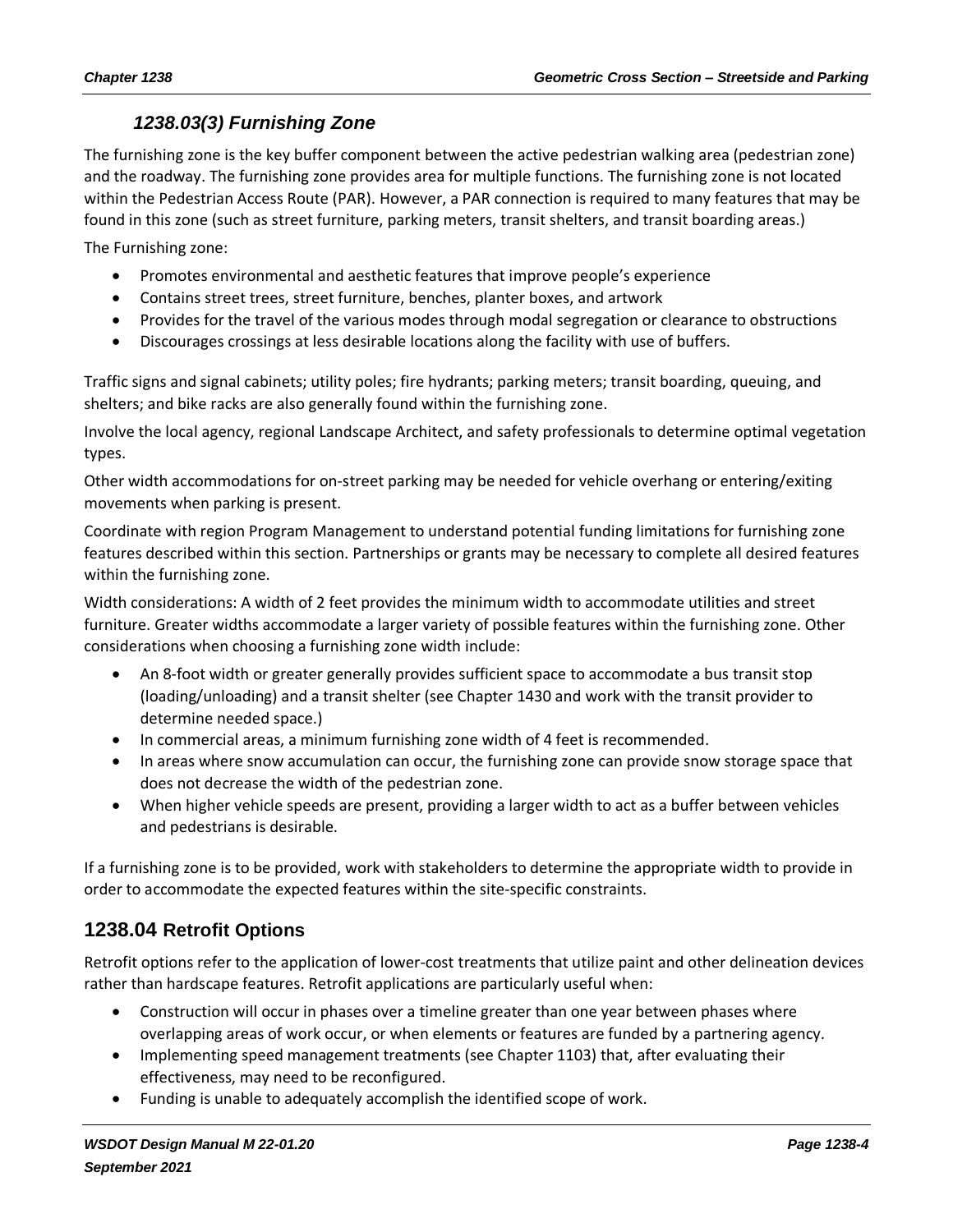Applied retrofit options may require additional maintenance over long-duration applications. Coordination with maintenance jurisdictions as described in Chapter 301 is critical to evaluating the potential maintenance outcomes for retrofit options being considered. The retrofit options discussed within the following subsections are more likely to be applied in urban context settings. Note that cities over 25,000 population will have the responsibility of maintaining any retrofit delineation, and it will be critical to ensure they have the resources to maintain striped retrofit features.

The following subsections describe several common applications of retrofit options.

## *1238.04(1) Relocate Curbs*

Changes to the geometric cross section may involve relocating the existing curb. While installing a new curb may be preferred, there are a number of additional considerations (like stormwater conveyance) that make relocating curb lines cost-prohibitive. However, there are multiple retrofit solutions that can provide effective accommodation including, but not limited to:

- Striping combined with MUTCD-approved channelization devices.
- Curb extensions offset from the original curb. Depending on the use of the new curbed section, retrofit designs may include slotted grates tying the existing curb and new curb together while maintaining the original stormwater conveyance system.
- Colorized pavement to delineate a change of use.

Use retrofit features as a low-cost solution to create wider sidewalk areas, curb extensions, bicycle parking areas, parklet areas, and/or green street low-impact development solutions.



Note that retrofits like this must comply with the accessibility criteria for pedestrian facilities in Chapter 1510.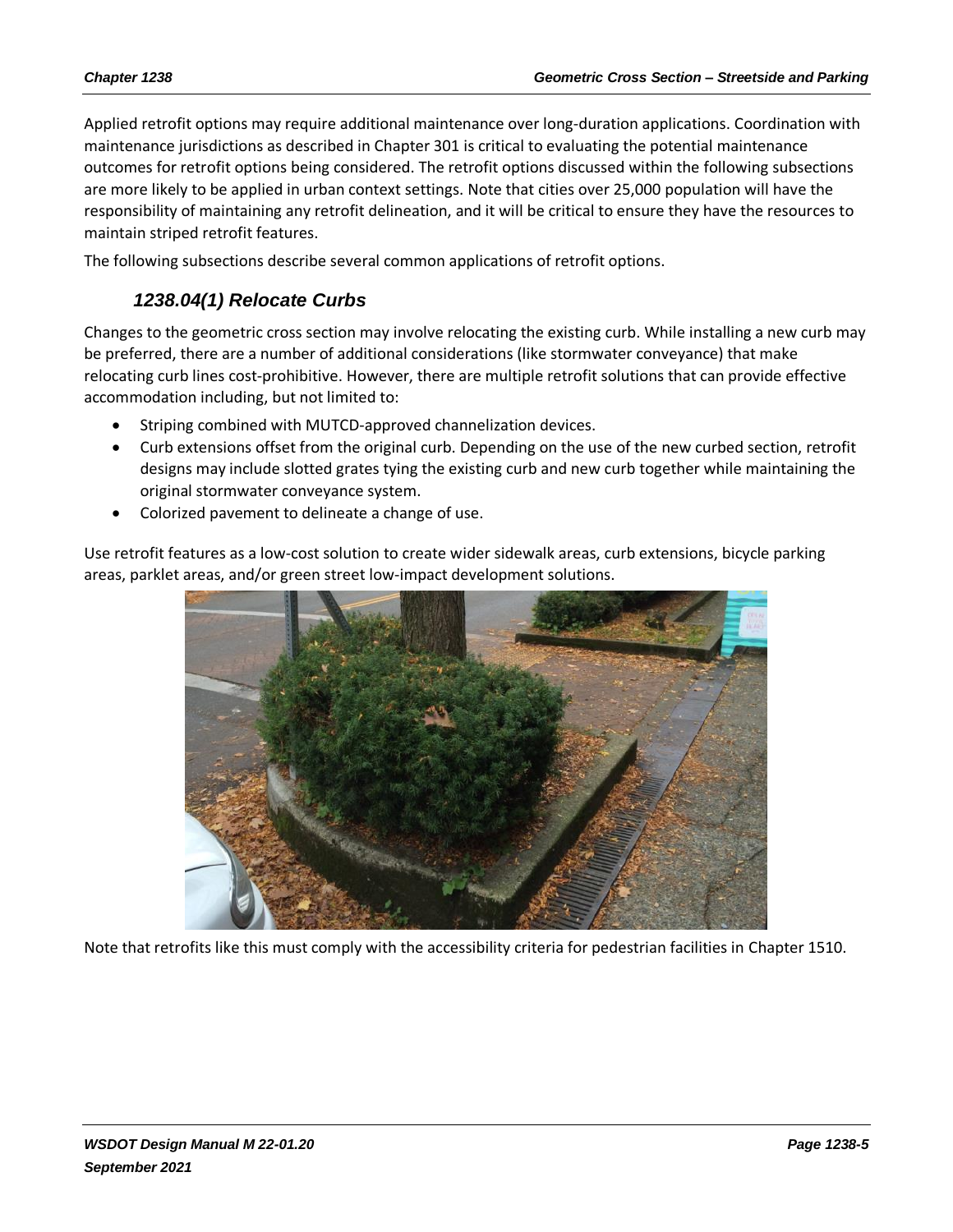

*"Moving the Curb" Photo courtesy of [NACTO.org](http://nacto.org/)*

### *1238.04(2) Parklets and Plazas*

Parklets and plazas reuse existing right of way in urban and rural town centers, providing public space to support the economic vitality and social livability performance of a particular context. As geometric cross sections are reconfigured, spaces may become available at intersections or for repurposing a parking area into either plazas or parklets. The primary intent of presenting these treatments is for low-speed roadways or main streets with volumes at or below 20,000 ADT. However, there are many potential constraints external to the engineering design that may need resolution before application. Consult with Real Estate Services to discuss the specific property management-related concerns and any potential lease and/or economic payment considerations proportionally appropriate for utilization of the highway space in this manner, as further detailed in [RCW](http://app.leg.wa.gov/rcw/default.aspx?cite=47.24.020) [47.24.020\(15\).](http://app.leg.wa.gov/rcw/default.aspx?cite=47.24.020)



A parklet specifically uses the area usually used for parking to create a space for pedestrians. A common application provides seating accommodations to support local restaurants and shops.

Parklet designs will vary depending on local jurisdiction regulations, but they typically include railing and/or planter boxes to provide a separation of uses between people and traffic.